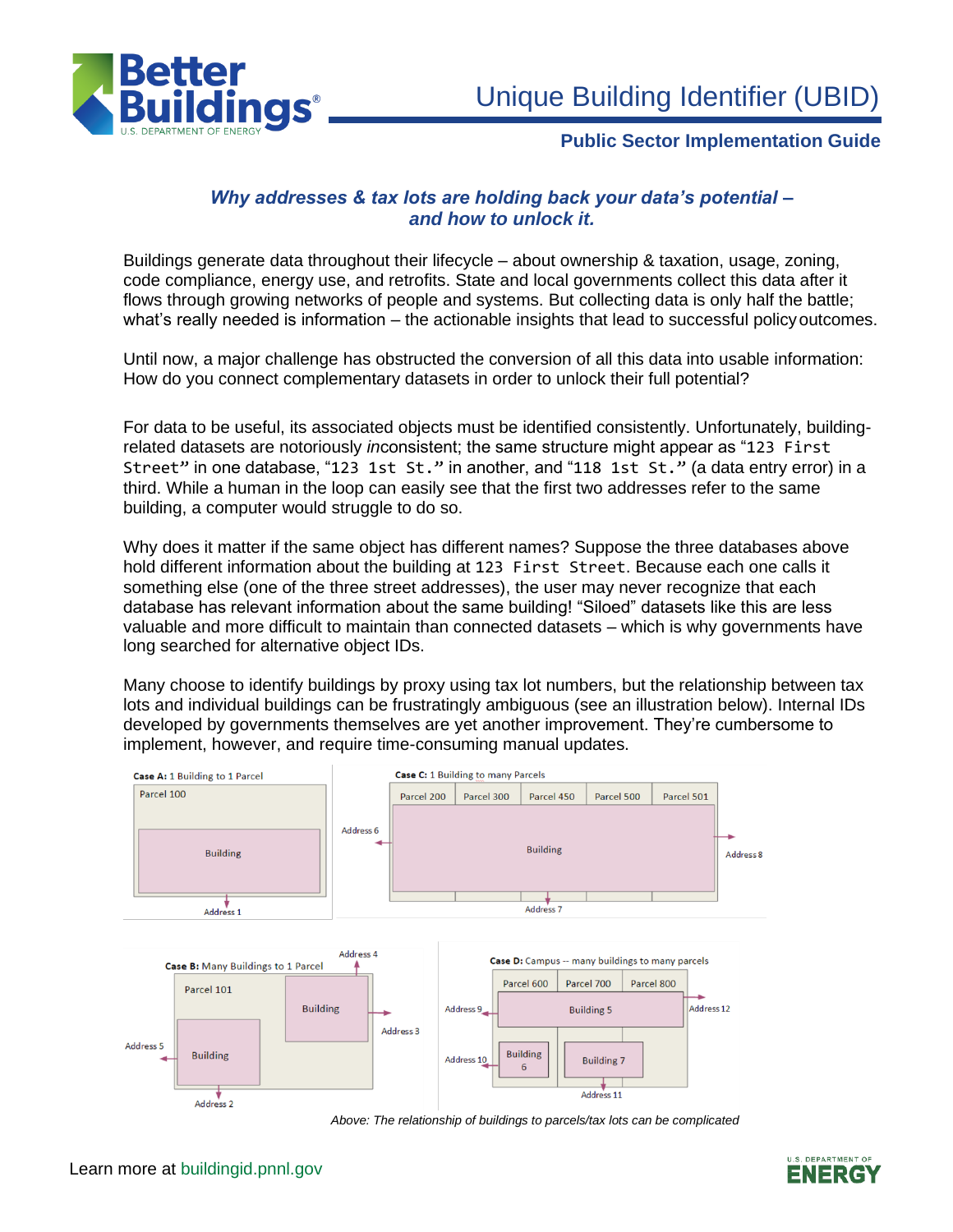

# Unique Building Identifier (UBID)

# **Public Sector Implementation Guide**

To really unlock the full potential of their datasets, public agencies and data aggregators need a tool to generate unique "natural key" IDs for the objects within them ("natural keys" are based on realworld attributes – in this case, the global latitude and longitude grid system). This tool should also assign the same ID to the same object anywhere it appears, whether a list of covered buildings, tax assessment records, or anywhere else. The ideal solution would cost little time and no money – public officials must routinely keep a hundred balls in the air with minimal staff as it is.

# **Solution**

In response to this need, the U.S. Department of Energy (DOE) and Pacific Northwest National Laboratory (PNNL) developed the free and open-source Unique Building Identifier (UBID). UBIDs are unique record numbers (e.g., "849VQGGV+V42-15-14-15-14") which represent the twodimensional spaces on a map occupied by building footprints, tax lots, or other datapoints of interest.

Assigning IDs to the space an object occupies yields a more effective, consistent, and reliable identifier than building address, parcel IDs, or in-house serial numbers.



*Above: UBID in action*

Governments that assign UBIDs can streamline systems that track changes to building ownership, tax permit status, or other data across departments, cutting administrative overhead and gaining powerful capabilities. (For example, a building and its annual benchmarking data can be consistently linked across many years – even if it were to change owners, receive a new or modified ENERGY STAR Portfolio Manager ID, or otherwise be subjected to record changes.)

Any two or more datasets which have been assigned UBIDs can be matched automatically: zoning codes from urban planning, special business districts from economic development, demographics from a city census, to take but a few examples. (See an expanded table of potential city datasets in Appendix II).

UBID is incorporated into the [Standard Energy Efficiency Data Platform](file:///D:/WK/AllFolders/CBI/seed-platform.io) and [ENERGY STAR](https://www.energystar.gov/buildings/facility-owners-and-managers/existing-buildings/use-portfolio-manager) [Portfolio Manager](https://www.energystar.gov/buildings/facility-owners-and-managers/existing-buildings/use-portfolio-manager) as a standardized identifier for buildings and land parcels. Sustainability leaders such as Washington, D.C. have assigned UBIDs to their building assets and published them in open access datasets.

*"The UBID implementation steps laid out by PNNL were easy to follow, and the process didn't require anything beyond very simple code. This was easy for me."*

— Adefunke Sonaike, D.C. Department of Energy and Environment (DOEE)

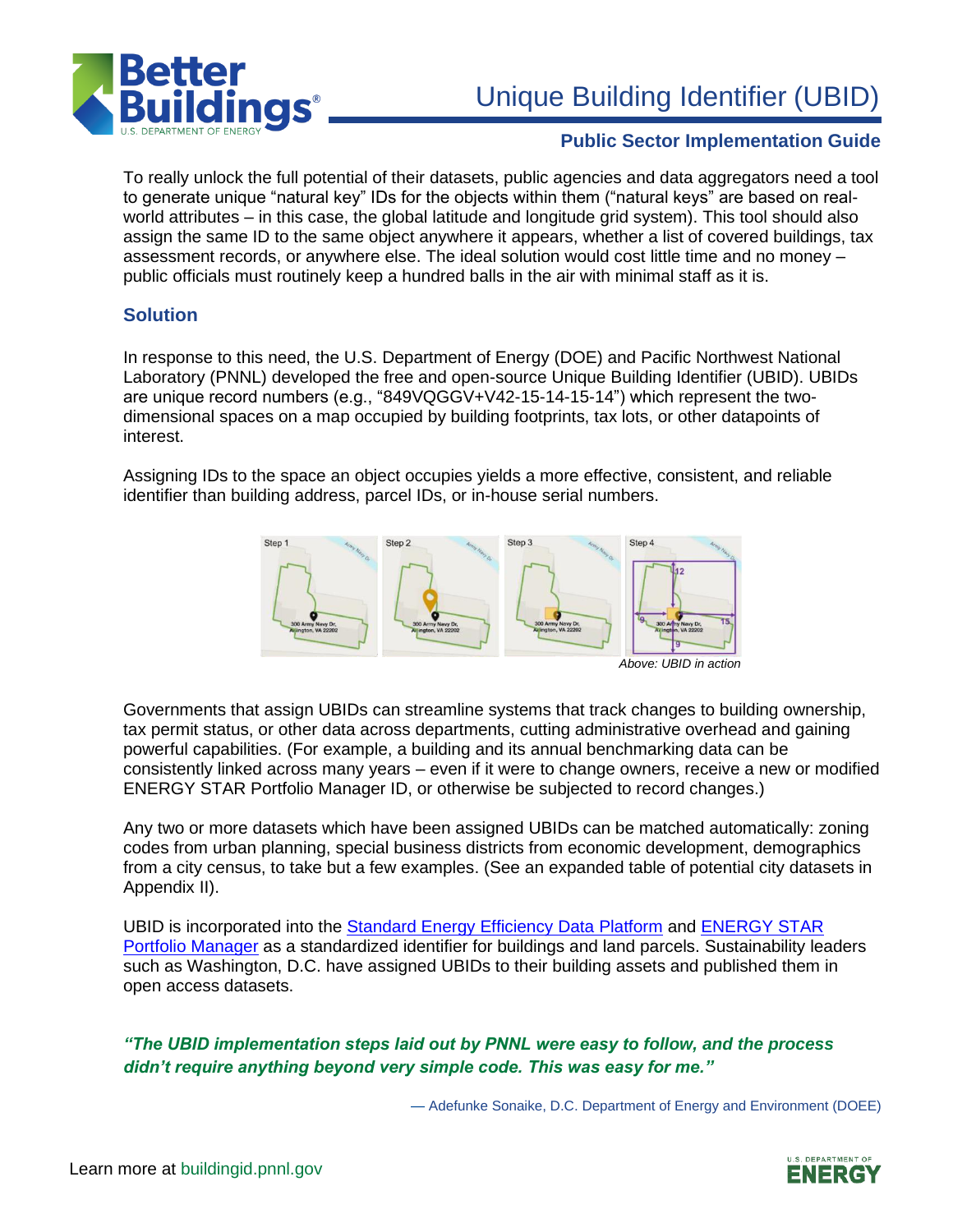

Unique Building Identifier (UBID)

# **Public Sector Implementation Guide**

# **Getting Started**

If your organization has a Geographic Information System (GIS) software license and at least one person with basic coding skills, you can implement UBIDs. Take a look at the typical process below and contact [BuildingID@pnnl.gov](mailto:BuildingID@pnnl.gov) to get started.

# **Step 1: Schedule a consultation**

Contact [BuildingID@pnnl.gov](mailto:BuildingID@pnnl.gov) to develop an implementation plan tailored to your organization's needs. PNNL experts can even work with you to generate and assign UBIDs, verify their accuracy, and link UBID datasets.

# **Step 2: Meet with stakeholders**

Convene managers and technical implementers from relevant teams in your organization. A local government might include personnel from their buildings, tax, emergency services, mayoral, public works, and parks departments.

Involving everyone from the beginning makes your data more valuable, since more of it will be linked together with UBIDs. Getting buy-in from key stakeholders also kindles the enthusiasm for a rapid, smooth implementation.

# **Step 3: Get footprint data**

Once you've identified which datasets to update with UBIDs, approach your organization's GIS expert. They'll locate the corresponding "footprint" data (collections of latitude and longitude coordinates) for buildings and other objects.

#### **Step 4: Cleanse footprint data**

PNNL can work with you to confirm the quality of your footprint data and correct any issues. Once this is done, the data is considered 'cleansed' and is ready to be fed into the UBID generation tool.

# **Step 5: Generate & assign UBIDs**

Your GIS team (or anyone else with basic coding skills) can use the UBID 'pipeline' toolkit (see this and other technical resources in Appendix I) to generate UBIDs and assign them to the records in your dataset(s).

# **Step 6: Confirm UBIDs**

Just as footprint data was cleansed before generating UBIDs, you'll want to work with PNNL to confirm that the newly-assigned UBIDs are accurate.

#### **Step 7: Integrate datasets**

This is where UBIDs really shine. If you've assigned UBIDs to two or more datasets, those can be linked together using the UBID cross-reference tool. Building energy benchmarking programs, for

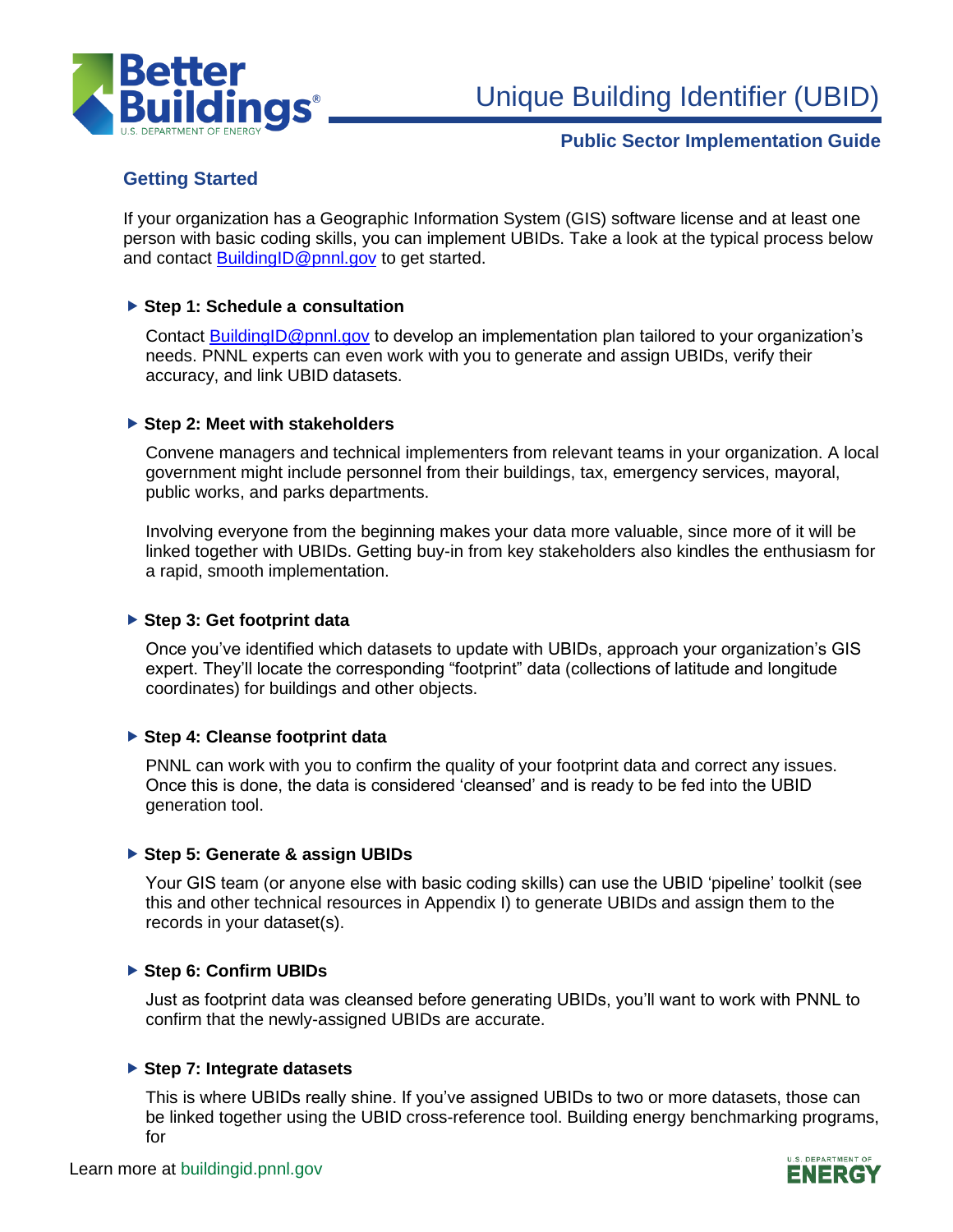

# **Public Sector Implementation Guide**

example, can link a list of covered buildings with parcel and ownership information from tax records. This is just one of many possibilities for unlocking the power of your data with UBIDs.

#### ▶ Step 8: Assign new UBIDs

Repeat the steps above in response to future needs, such as annual new building construction.

# **UBID Development: Past, Present, and Future**

Following initial development of the UBID tools and algorithms by PNNL, a pilot working group and steering committee were convened in 2017. These stakeholders produced a scoping study and successfully demonstrated UBID assignments for selected cities, counties, and states.

To facilitate city and local governments, energy service companies, building data aggregators, and researchers use of UBID, DOE launched the two-year Building Energy Data Analysis (BEDA) Accelerator in 2018, which focused on the testing and applications of UBID to resolve real problems. The Accelerator served as a training and collaboration group for early UBID adopters to develop and share best practices, which are defined and tracked by the DOE Data Tools team as UBID becomes more broadly implemented.

One of the key outputs of this group was experience-driven guidance on best practices for UBID implementations, relevant to various audiences and use cases. Foremost among these in terms of the coming year (2021) is local building energy benchmarking policies, which can be significantly enhanced through the use of UBIDs in relevant datasets. DOE and PNNL plan to promote and support such initiatives, and to this end have put together a comprehensive resource base (see the Technical Resource Directory below).

Another effort under consideration is the development of a Graphical User Interface (GUI) for the UBID tools, which would allow those with more limited coding experience to fully harness the tool.

#### **Learn More**

We welcome all participants who are passionate about buildings and/or data. Learn more at [BuildingID.pnnl.gov](https://buildingid.pnnl.gov/) or send us an email at [BuildingID@pnnl.gov](mailto:BuildingID@pnnl.gov) and let us know how you'd like to be involved.

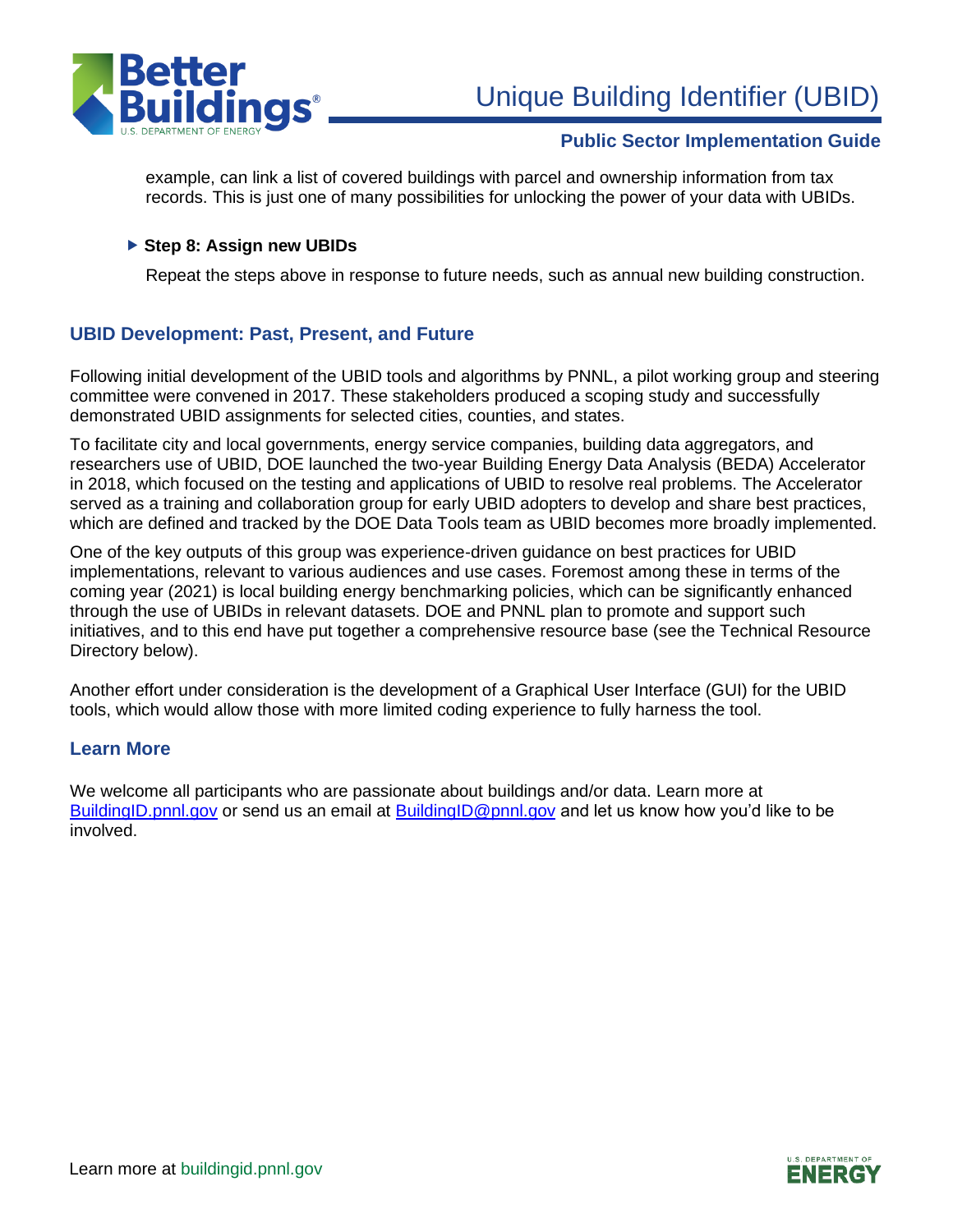# **Appendix I: Technical Resource Directory**

#### [Project Website \(buildingid.pnnl.gov.gov\)](https://buildingid.pnnl.gov/)

A PNNL-branded website for the UBID project; it includes links to DOE and BTO websites, the public buildingid Git repository on GitHub, and the new UBID Demonstrator website. The "Download" page links to webinar slide decks and recordings, BEDA Accelerator slide decks, conference posters, and journal articles.

# [Original UBID Demonstrator Website \(ubid.pnnl.gov\)](http://ubid.pnnl.gov/)

A web application with map-based UBID assignment and data visualization capabilities. It provides open access to UBID-assigned datasets for 4 major U.S. cities: Chicago, New York City, San Francisco, and Washington, D.C. (Map component and aerial photography provided by Microsoft Bing Maps API.)

# [New UBID Demonstrator Website \(buildingid.github.io\)](https://buildingid.github.io/)

A suite of UBID-related web applications with open source code that is designed to be copied, pasted and extended by third parties; including, but not limited to:

- **Drawing Tools**. Draw an area on the map. Edit and erase the existing shape. Import UBID code strings and Well-Known Text strings.
- **Decode Example**. Decode a UBID code string, then view the shape on the map. View minimum and maximum coordinates for UBID code area.
- **Encode Example**. Encode minimum and maximum coordinates as a UBID code string, then decode and view the shape on the map.
- **Well Known Text Read Example**. Decode a Well Known Text string, encode a UBID code string, then view the shape on the map.

# [UBID Demonstrator Source Code \(github.com/buildingid/buildingid.github.io\)](https://github.com/buildingid/buildingid.github.io)

HTML, CSS and JavaScript source code for the new UBID demonstrator website.

# [UBID Documentation \(github.com/pnnl/buildingid\)](http://github.com/pnnl/buildingid)

Documentation, including, but not limited to:

- **UBID specification document** Formal definitions of algorithms for UBID encoding, decoding and validation.
- **UBID visualization guide** Recommendations and best practices for representation of UBIDs as images.
- **UBID data flow guide**

Overview of information flow in software systems that use UBID. Describes minimum data requirements for UBID assignment and how to convert between UBID and other data types. Uses the [UBID demonstrator website](https://buildingid.github.io/) to provide interactive examples.

• **FAQ**

Technical reference material with in-depth discussion of UBID design rationale and implementation details.

#### ["Open Spaces" API Description Document \(github.com/pnnl/buildingid-api-docs\)](https://github.com/pnnl/buildingid-api-docs)

An OpenAPI/Swagger description document for a working draft of the "Open Spaces" API, a vendor-neutral specification for exchanging descriptions of spatially extended entities.

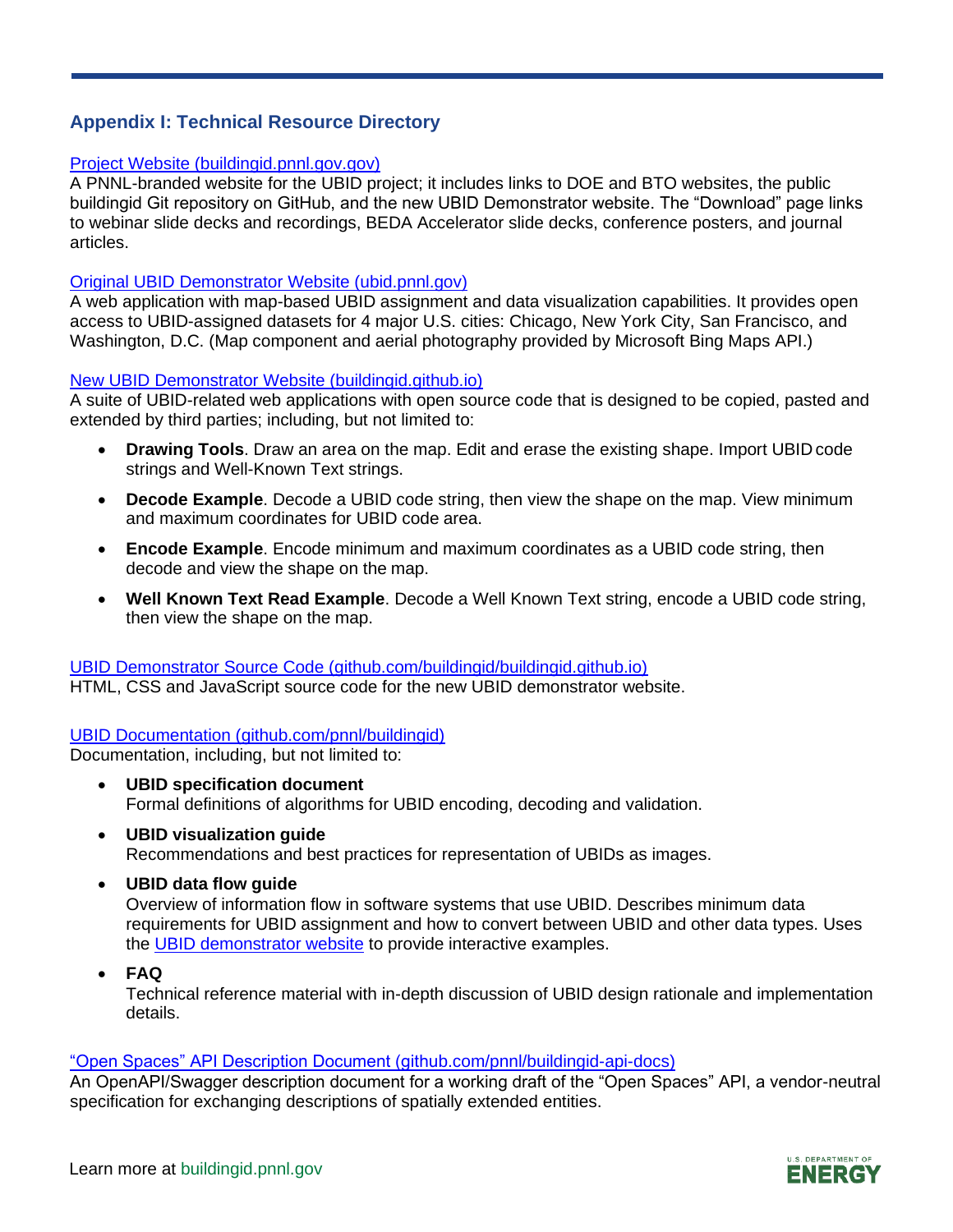#### [UBID C-sharp API \(github.com/pnnl/buildingid-csharp\)](https://github.com/pnnl/buildingid-csharp)

An API that provides implementations of UBID encoding, decoding and validation algorithms for Microsoft C-sharp .NET programming language.

#### [UBID JavaScript API \(github.com/pnnl/buildingid-js\)](https://github.com/pnnl/buildingid-js)

An API that provides implementations of UBID encoding, decoding and validation algorithms for JavaScript programming languages.

#### [UBID Python API & CLI \(github.com/pnnl/buildingid-py\)](https://github.com/pnnl/buildingid-py)

An API that provides implementations of UBID encoding, decoding, and validation algorithms, and CLI that performs UBID assignment for tabular data files and that performs UBID cross-reference for tabular data files by constructing quadtree indices.

#### [UBID Ruby API \(github.com/pnnl/buildingid-rb\)](https://github.com/pnnl/buildingid-rb)

An API that provides implementations of UBID encoding, decoding, and validation algorithms for Ruby programming language.